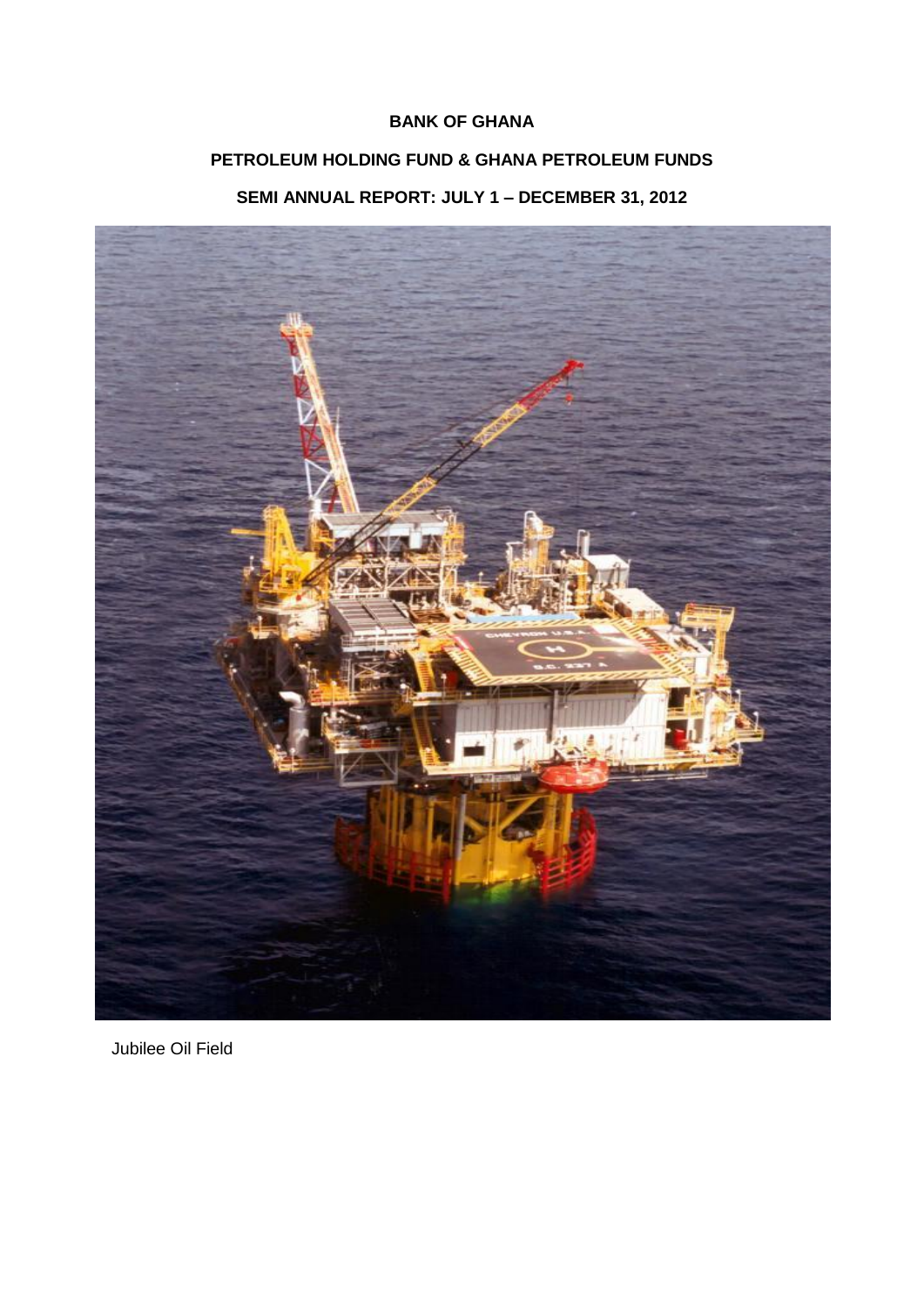#### **CONTENTS**

| $\mathbf{1}$ .   |  |
|------------------|--|
| 2.               |  |
| A)               |  |
| B)               |  |
| $\mathbf{I}$     |  |
| $\vert$ II)      |  |
| III)             |  |
| 3 <sub>1</sub>   |  |
| A)               |  |
| B)               |  |
| $\blacktriangle$ |  |
| 5.               |  |
| 6.               |  |
| 7 <sub>1</sub>   |  |

# ABBREVIATIONS:

| ABFA:               | <b>Annual Budget Funding Amount</b>                                             |
|---------------------|---------------------------------------------------------------------------------|
| bbl/d:              | barrels per day                                                                 |
| bbls:               | barrels of oil                                                                  |
| <b>Brent Crude:</b> | Price Index for light sweet crude oil sourced from North sea                    |
| bopd.               | barrels of oil per day                                                          |
| CAPI:               | <b>Carried and Participating Interest</b>                                       |
| CDS:                | <b>Credit Default Swaps</b>                                                     |
| ECB:                | European Central Bank                                                           |
| FOMC:               | <b>Federal Open Market Committee</b>                                            |
| GHAPET:             | Ghana Petroleum Holding Fund Account at Federal Reserve Bank of New York        |
| GHF:                | Ghana Heritage Fund                                                             |
| GSF:                | <b>Ghana Stabilisation Fund</b>                                                 |
| GNPC:               | <b>Ghana National Petroleum Corporation</b>                                     |
| mb/d:               | Million barrels per day                                                         |
| MTAB:               | Mahogany, Teak, Akasa and Banda oil wells                                       |
| OPEC:               | Organization of the Petroleum Exporting Countries                               |
| PBOC:               | People's Bank of China                                                          |
| PHF:                | Petroleum Holding Fund                                                          |
| PRMA:               | Petroleum Revenue Management Act 2011 (815)                                     |
| TEN:                | Tweneboa, Enyenra, Ntomme oil wells                                             |
| WTI:                | West Texas Intermediate (Benchmark for light sweet crude oil from the Americas) |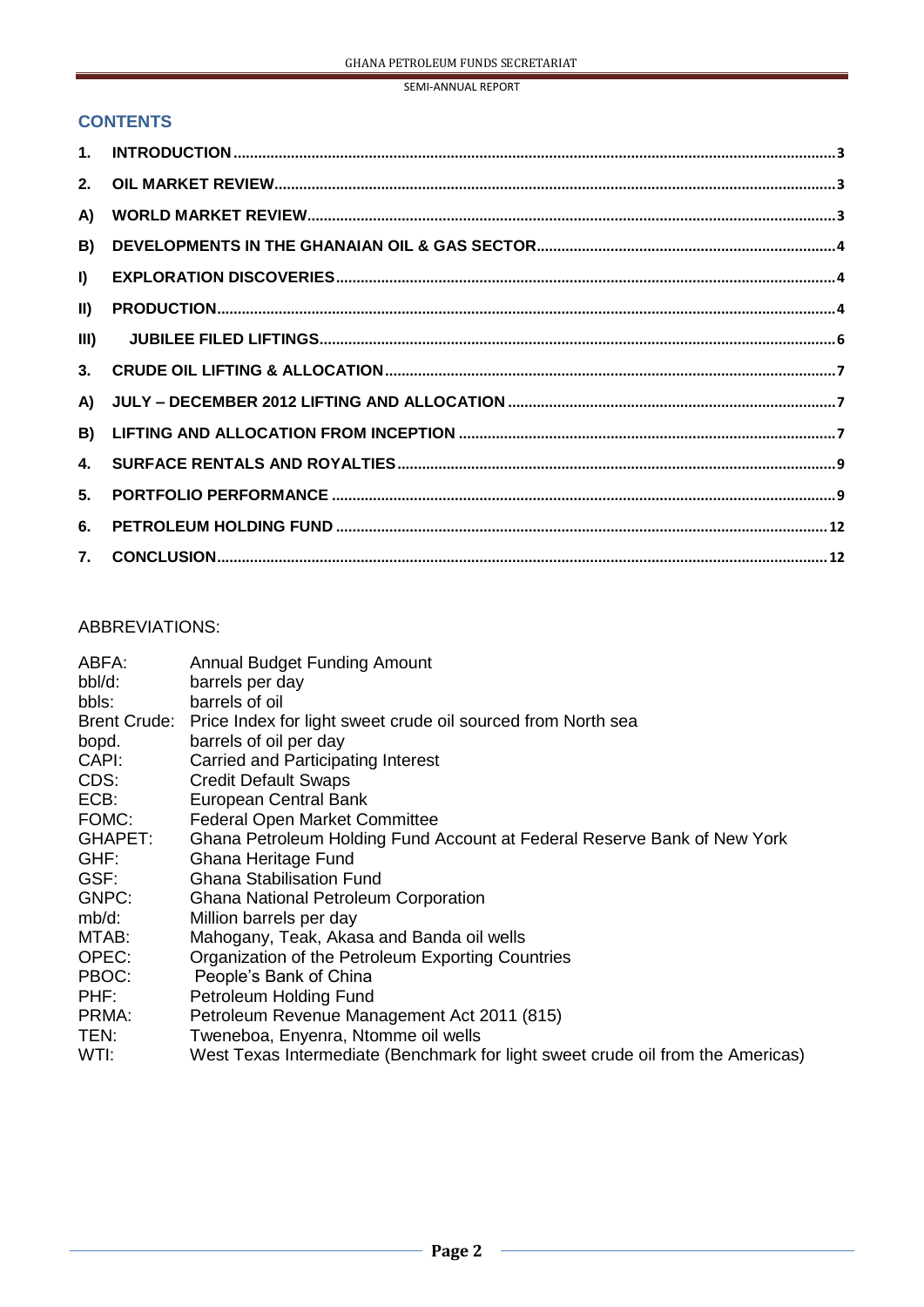#### **1. INTRODUCTION**

The Petroleum Holding Fund (PHF) and the Ghana Petroleum Funds (GPFs) were established by the Petroleum Revenue Management Act (2011) (Act 815) (PRMA). In accordance with the PRMA Section 28(a), (b) the Bank of Ghana reports on the performance and activities of the PHF, and GPFs for the second half of 2012 ended December 31, 2012.

## **2. OIL MARKET REVIEW**

### **a) World Market Review**



### **Figure 1: Spot Brent Crude Price Jul 1 – Dec 31, 2012**

Source: Bloomberg

Brent crude began the second half of 2012 (H2) at a low of US\$96.59 as US manufacturing measured by the Institute of Supply Management's factory index fell to 47.9 in June from 53.5 in May 2012. From figure 1, brent crude recovered and traded largely above the simple moving average for the first quarter of H2. On September 14, 2012 it climbed to a four month high of US\$117.59 versus an average price of US\$109.69 as the Federal Reserve's plan to buy mortgage securities boosted demand for commodities and stocks. Brent crude ended December 31, 2012 at US\$111.94, (2.05 per cent above the simple moving average).

Brent crude price movements largely mirrored the economic headwinds of the half year ended December 31, 2012. Economic contraction in US, Eurozone, and China enhanced downside risks to prices at the beginning of H2 2012 whiles indications of an improvement and strengthening global demand led to a recovery in prices.

In quarter 3 of the half year, euro area GDP declined by 0.1%. In quarter 4 of H2, the 3 month moving average of the Eurozone Business Climate indicator improved from -1.37 in October to -1.12 in December 2012. The Eurozone Investor Confidence indicator also rose from -68.0% in July to -54.60% in December 2012. These indicators signaled a fragile recovery in the 17 – nation currency bloc. To improve the upturn the ECB kept the key interest rate unchanged at 0.75 per cent. In the US economic activity continued to expand at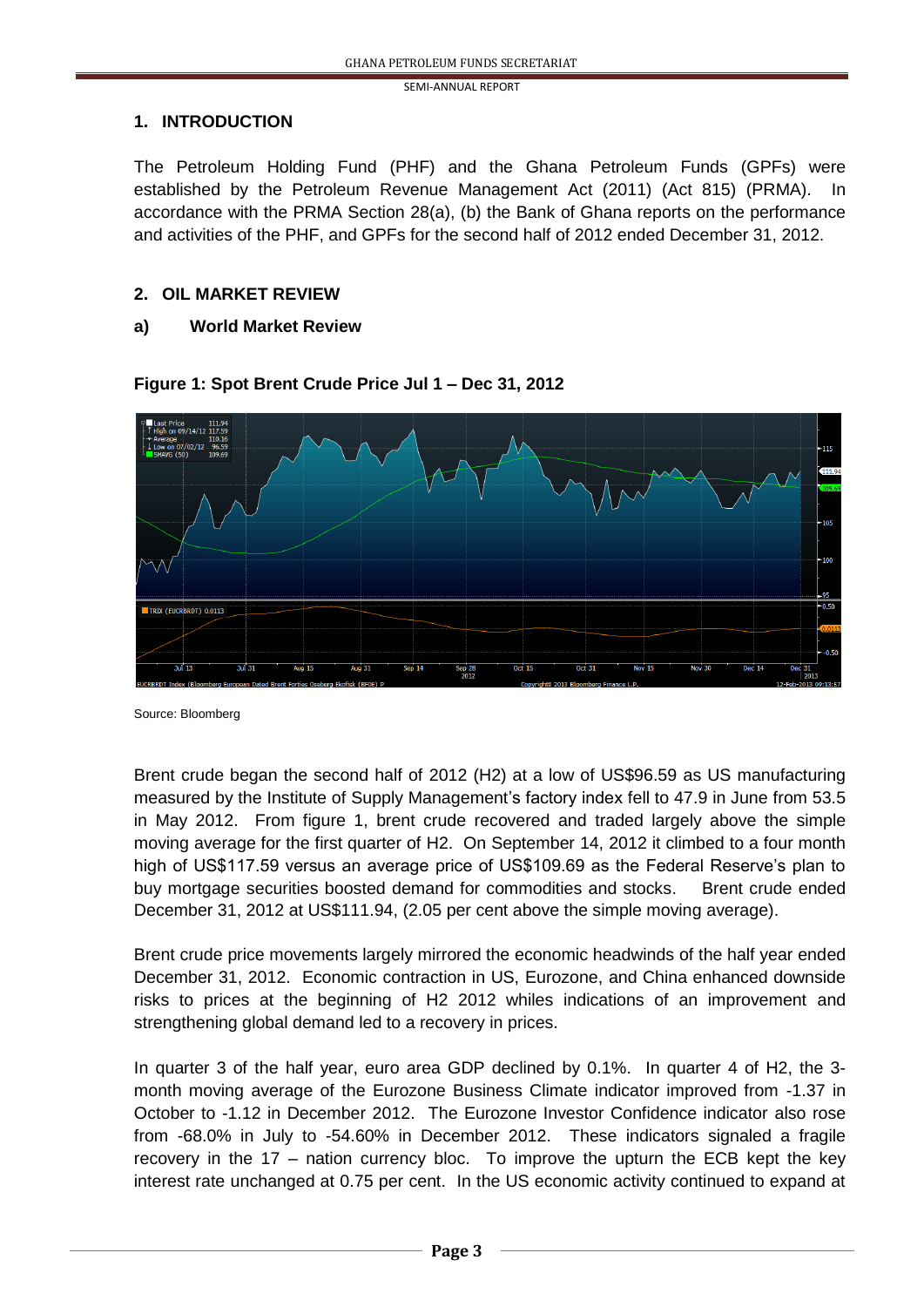a slow pace. FOMC kept the target range for the Federal Funds rate untouched at 0.00 to 0.25% and continued purchases of agency backed mortgage securities at a pace of US\$40 billion per month and longer term Treasuries at a pace of US\$45 billion per month after expiration of its program to extend the average maturity of its holdings of Treasury securities. The rationale for this accommodative policy is to strengthen economic growth to generate sustained improvement in the labour market. The China leading indicator (CNCILI Index) also rose from 99.17 in June to 100.34 in September and headed further north to 100.50 on December 31, 2012. The China Business Climate Index also rose 1.30 percent from September to 124.4 in December 2012. Over the half year BOE held its key lending rate at 0.50 per cent.

#### **b) Developments in the Ghanaian Oil & Gas Sector**

#### **i) Exploration Discoveries**

During Q3 Tullow Oil announced that the Wawa-1 exploration well in the Deeptwater Tano licence offshore Ghana had intersected oil and gas condensate in a Turonian turbidite channel system. Wawa-1 encountered 20 metres of gas condensate pay and 13 metres oil pay in turbidite sands. Oil samples from Wawa-1 are good quality between 38 and 44 degrees API. Wawa-1 is separate from the Tweneboa, Enyenra, Ntomme (TEN) fields.

In Q4 the Okure-1 exploration well, drilled in the Deepwater Tano licence area by Tullow Oil Plc reached its planned total depth of 4,511 meters and discovered a gross 17 meter interval of low net to gross oil bearing Turonian age sandstones. Light oil with a 40 degree API was recovered from this interval. This oil accumulation is not connected to other hydrocarbon discoveries in the same licence area.

#### **ii) Production**

In H2 2012, Jubilee field produced 14.89 million bbls. This was a 29.85% improvement over the H1 2012 production of 11.46 million bbls. Average daily production per month increased from 58,878.27 bopd in June to 96,628.52 bopd in December 2012. The first Jubilee Phase 1A production well has been brought on-stream and is producing in excess of 16,500 bopd. The rig undertook acid stimulation work on two Jubilee Phase 1 wells to further enhance production. Jubilee field production for 2012 was 26.40 million bbls which represents an 8.9% increase over the 24.20 million bbls in 2011. Figures 2, 3 and 4 chart the trends in production levels.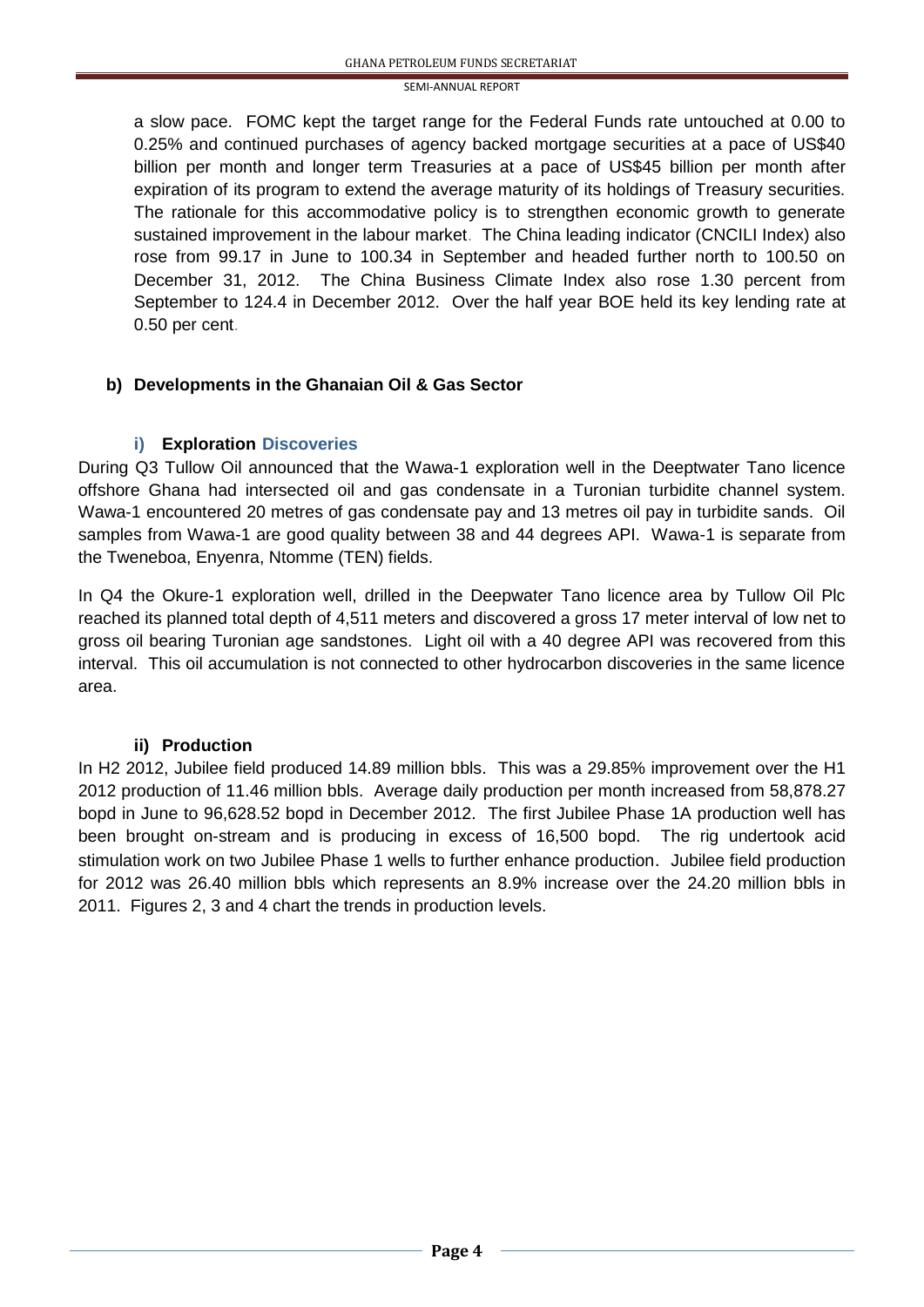#### **Figure 2. Jubilee Field Production Jul – Dec 2012**



Source: Bank of Ghana/GNPC

#### **Figure 3. Jubilee Field Production Jan – Dec 2011**



Source: Bank of Ghana/GNPC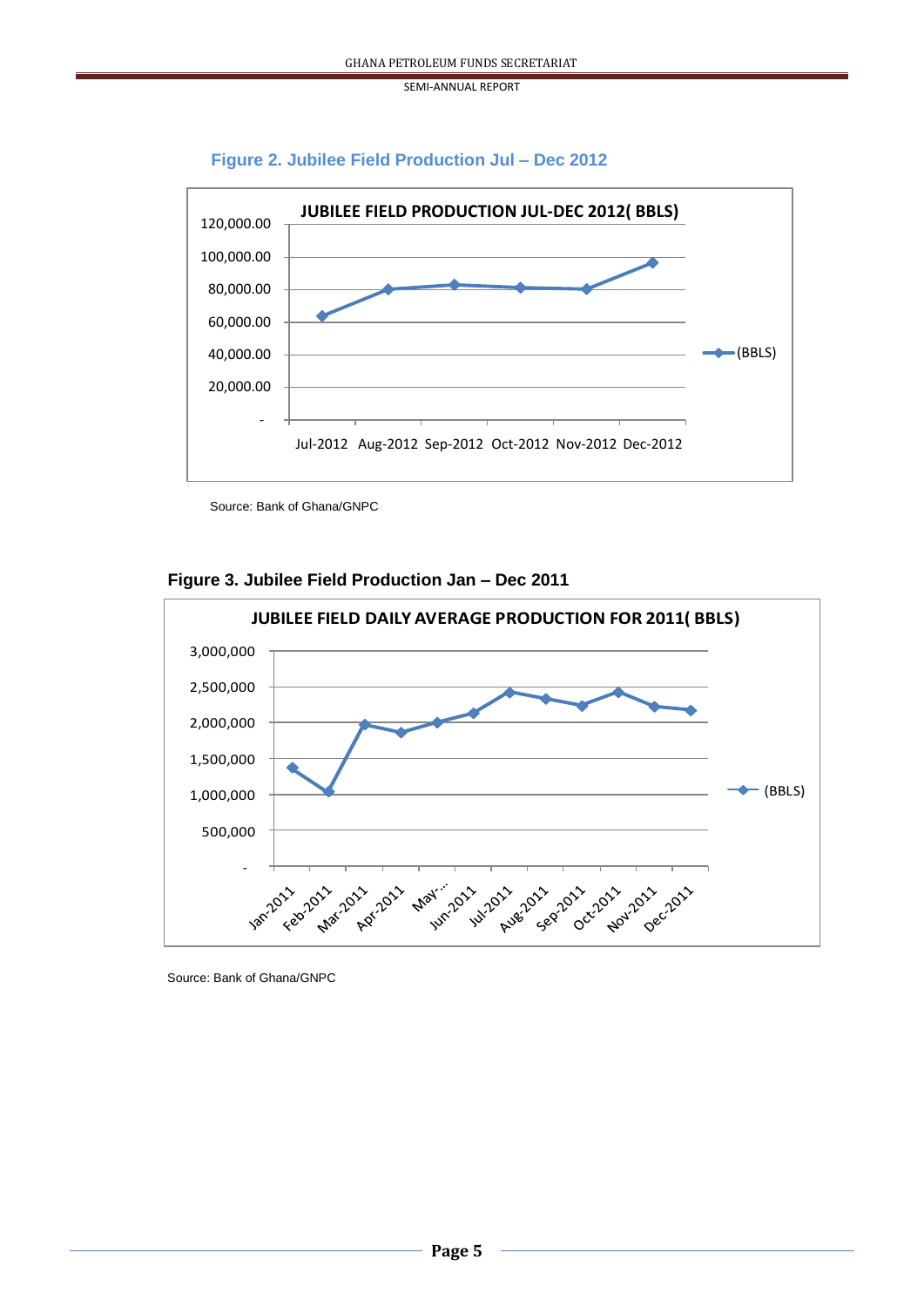



Source: Bank of Ghana/GNPC

# **iii)Jubilee Filed Liftings**



**Figure 5. Jubilee Field Crude Oil Liftings July – December 2012**

Source: Bank of Ghana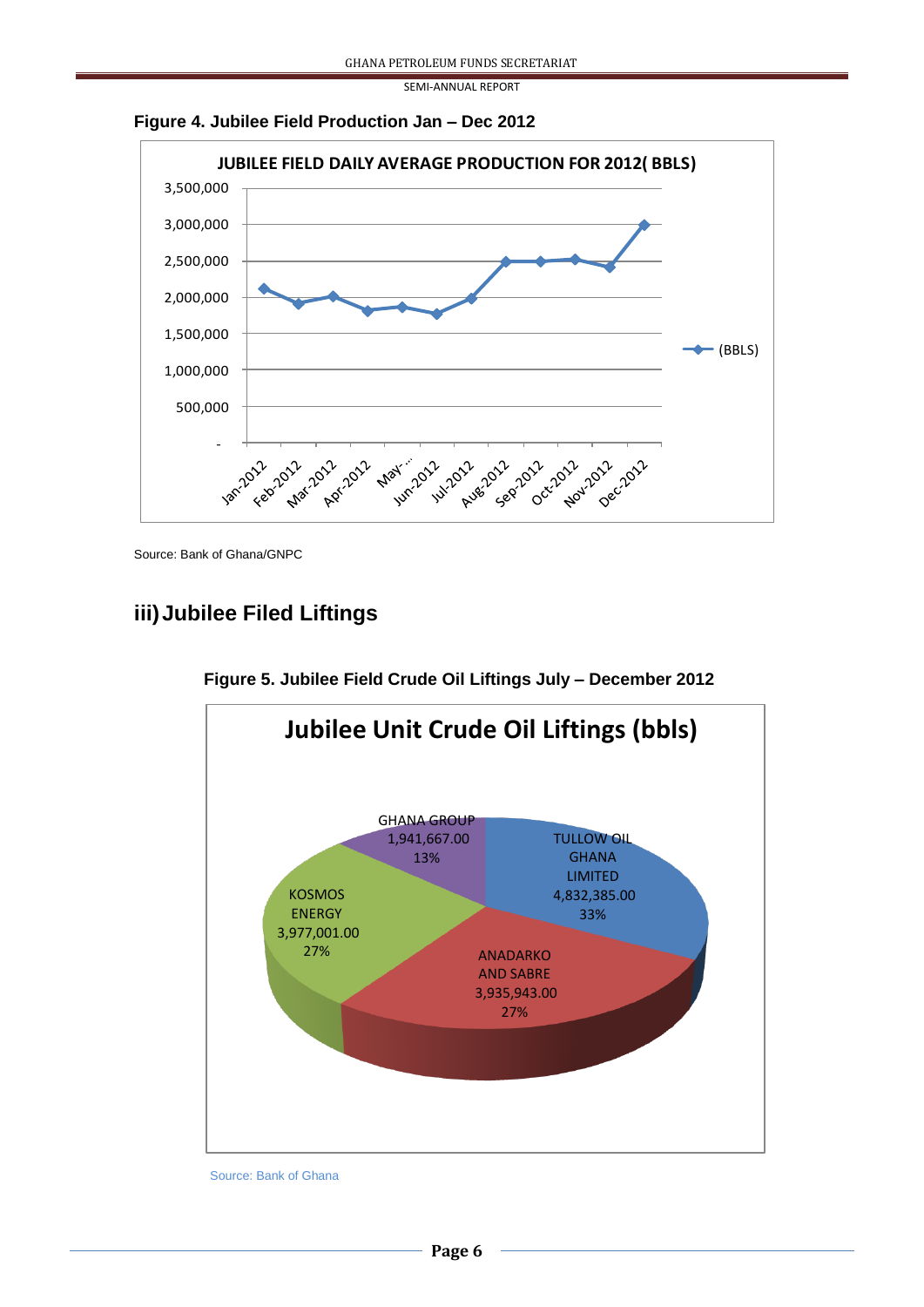During H2 2012 there were 15 liftings by the Jubilee Field lifting partners with a volume of 14.69 million bbls. From figure 5 above, Tullow Ghana Limited received the highest of 5 liftings totaling 4.83 million bbls, followed by Anadarko and Sabre, and Kosmos Energy, with 4 liftings each. The Ghana Group followed with 2 liftings and a volume of 1.94 million bbls.

### **3. CRUDE OIL LIFTING & ALLOCATION**

#### **a) July – December 2012 Lifting and Allocation**

During the period under review, the Ghana Group (Ghana National Petroleum Corporation (GNPC) lifting on behalf of Government of Ghana) lifted two crude oil parcels ( $8<sup>th</sup>$  &  $9<sup>th</sup>$  liftings) on September 12, 2012 and November 12, 2012 with total cargo value of US\$214,451,313.27. Table 1 below outlines the details of the two liftings.

| TABLE 1 GHANA GROUP LIFTING AND ALLOCATION JUL 2012 - DEC 2012 |                |                |                |
|----------------------------------------------------------------|----------------|----------------|----------------|
| <b>NARRATION</b>                                               | Actual (US\$)  | Actual (US\$)  | Total (US\$)   |
| LIFTING                                                        | Eighth Lifting | Nineth Lifting |                |
| <b>LIFTING DATE</b>                                            | $12-Sep-12$    | $12-Nov-12$    |                |
| <b>PROCEEDS RECEIVED</b>                                       | 106,592,895.68 | 107,858,417.59 | 214,451,313.27 |
| ALLOCATION:                                                    |                |                |                |
| ANNUAL BUDGET FUNDING AMOUNT                                   | 64,909,263.15  | 65,942,600.28  | 130,851,863.43 |
| <b>GNPC</b>                                                    | 41,683,632.53  | 41,915,817.31  | 83,599,449.84  |
| <b>GHANA STABILISATION FUND</b>                                |                |                |                |
| <b>GHANA HERITAGE FUND</b>                                     |                |                |                |

**TABLE 1. GHANA GROUP LIFTING AND ALLOCATION JUL 2012 - DEC 2012**

The lifting proceeds of the second half in 2012 were allocated as follows:

In support of the 2012 budget, the Annual Budget Fund Amount (ABFA) received US\$130,851,863.43 compared to US\$131,905,535.44 in the first half. GNPC received US\$83,599,449.84 for equity finance and its 40 per cent share of the Carried and Participating Interest (CAPI). This amount declined by US\$21,251,186.74 compared to the first half allocation of US\$104,850,636.58.

#### **b) Lifting and Allocation from inception**

Since inception to the end of the second half of 2012, Ghana Group had lifted 9 parcels of crude oil with a net cargo value of US\$985.196 million. Ghana Group lifted a total of 5 parcels in 2012, the first half of the year received a total of three lifting proceeds amounting to US\$326.62 million whiles the second half received a total of two (2) lifting proceeds summing up to UD\$214.45 million. Table 2 and 3 outlines the details of liftings in 2012.

| <b>TABLE 2</b>        |                |      |                      |
|-----------------------|----------------|------|----------------------|
| <b>TOTAL LIFTINGS</b> |                |      |                      |
|                       | 2012 1st Half  |      | <b>2012 2nd Half</b> |
| Jan                   | 111,157,790.20 | Jul  |                      |
| Feb                   |                | Aug  |                      |
| Mar                   |                | Sept | 106,592,895.68       |
| Apr                   | 125,598,381.86 | Oct  |                      |
| May                   |                | Nov  | 107,858,417.59       |
| Jun                   | 89,863,837.37  | Dec. |                      |
| <b>TOTAL</b>          | 326,620,009.43 |      | 214,451,313.27       |
|                       |                |      |                      |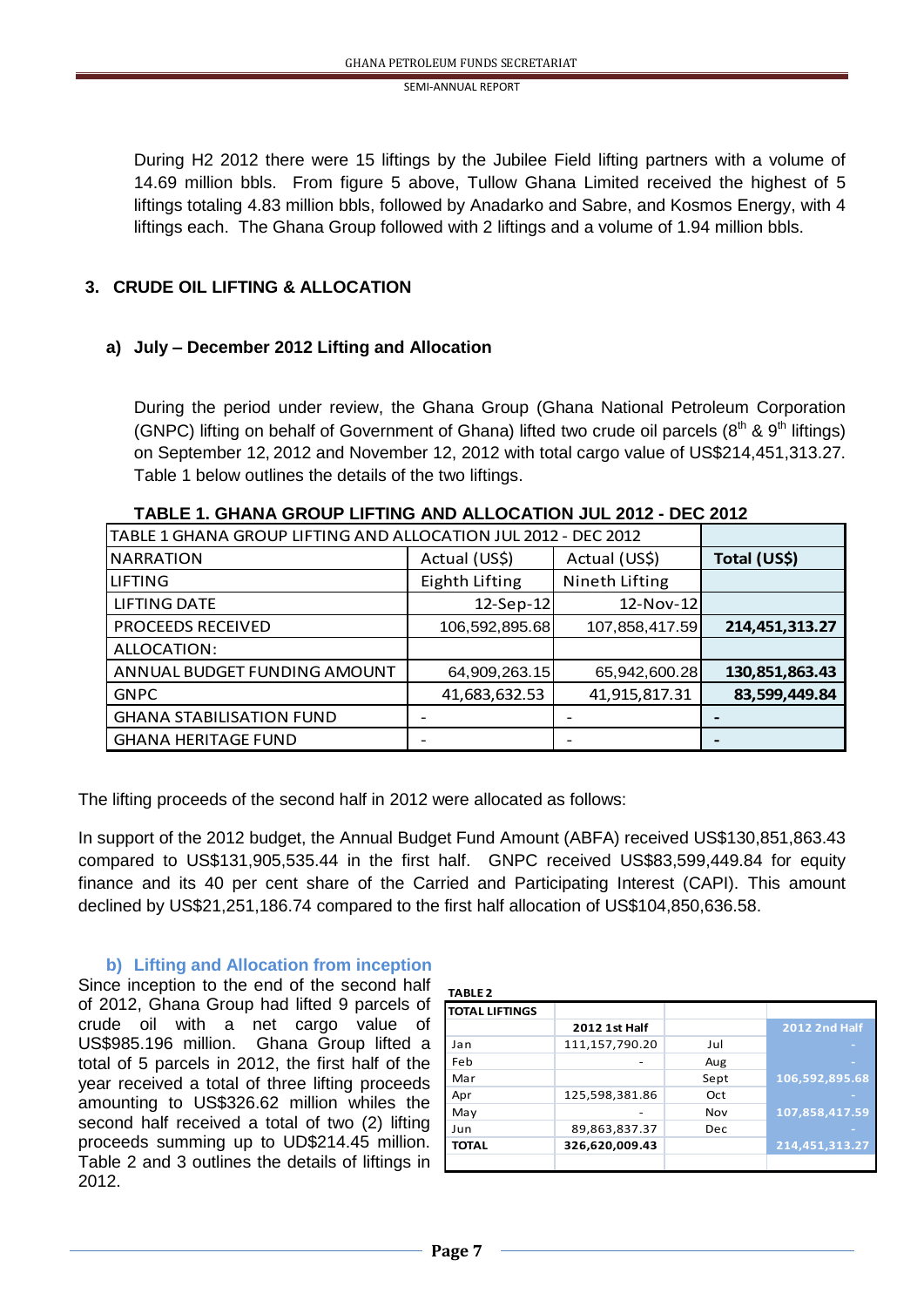| <b>ALLOCATION</b> |      |                |                |               |              |                |
|-------------------|------|----------------|----------------|---------------|--------------|----------------|
|                   | 2012 |                |                |               |              |                |
| <b>Ist Half</b>   |      | <b>GNPC</b>    | <b>ABFA</b>    | <b>GSF</b>    | <b>GHF</b>   | <b>TOTAL</b>   |
| Jan               |      | 51,334,257.84  | 59,823,532.36  |               |              | 111,157,790.20 |
| Feb               |      |                |                |               |              |                |
| Mar               |      |                |                |               |              |                |
| Apr               |      |                |                |               |              |                |
| May               |      | 53,516,379.00  | 72,082,003.11  |               | -            | 125,598,382.11 |
| Jun               |      | 23,797,062.20  | 42,499,839.28  | 16,883,547.53 | 7,235,806.08 | 90,416,255.09  |
| <b>SUB TOTAL</b>  |      | 128,647,699.04 | 174,405,374.75 | 16,883,547.53 | 7,235,806.08 | 327,172,427.40 |
| 2nd Half          |      |                |                |               |              |                |
| Jul               |      |                |                |               |              |                |
| Aug               |      |                |                |               |              |                |
| Sep               |      | 41,683,632.53  | 64,909,263.15  |               |              | 106,592,895.68 |
| Oct               |      |                |                |               |              |                |
| Nov               |      | 41,915,817.31  | 65,942,600.28  |               |              | 107,858,417.59 |
| <b>Dec</b>        |      |                |                |               |              |                |
| <b>SUB TOTAL</b>  |      | 83,599,449.84  | 130,851,863.43 |               |              | 214,451,313.27 |
| <b>TOTAL</b>      |      | 212,247,148.88 | 305,257,238.18 | 16,883,547.53 | 7,235,806.08 | 541,623,740.67 |

**TABLE 3 PETROLEUM REVENUE ALLOCATION FOR 2012 1ST & 2nd HALF OF THE YEAR**

 **Figure 6: ALLOCATION OF GHANA GROUP PROCEEDS FROM INCEPTION**



#### Source: Bank of Ghana

Total proceeds allocated from inception to the end of second half of 2012 amounted to US\$985,196,018.38. GNPC received 45 per cent, ABFA received 46 per cent, the GSF and GHF received 7 per cent and 2 per cent respectively (Figure 6).

No allocations were made to the GHF and GSF on the 4<sup>th</sup>, 5<sup>th</sup>, 6<sup>th</sup>, 8<sup>th</sup> and 9<sup>th</sup> liftings.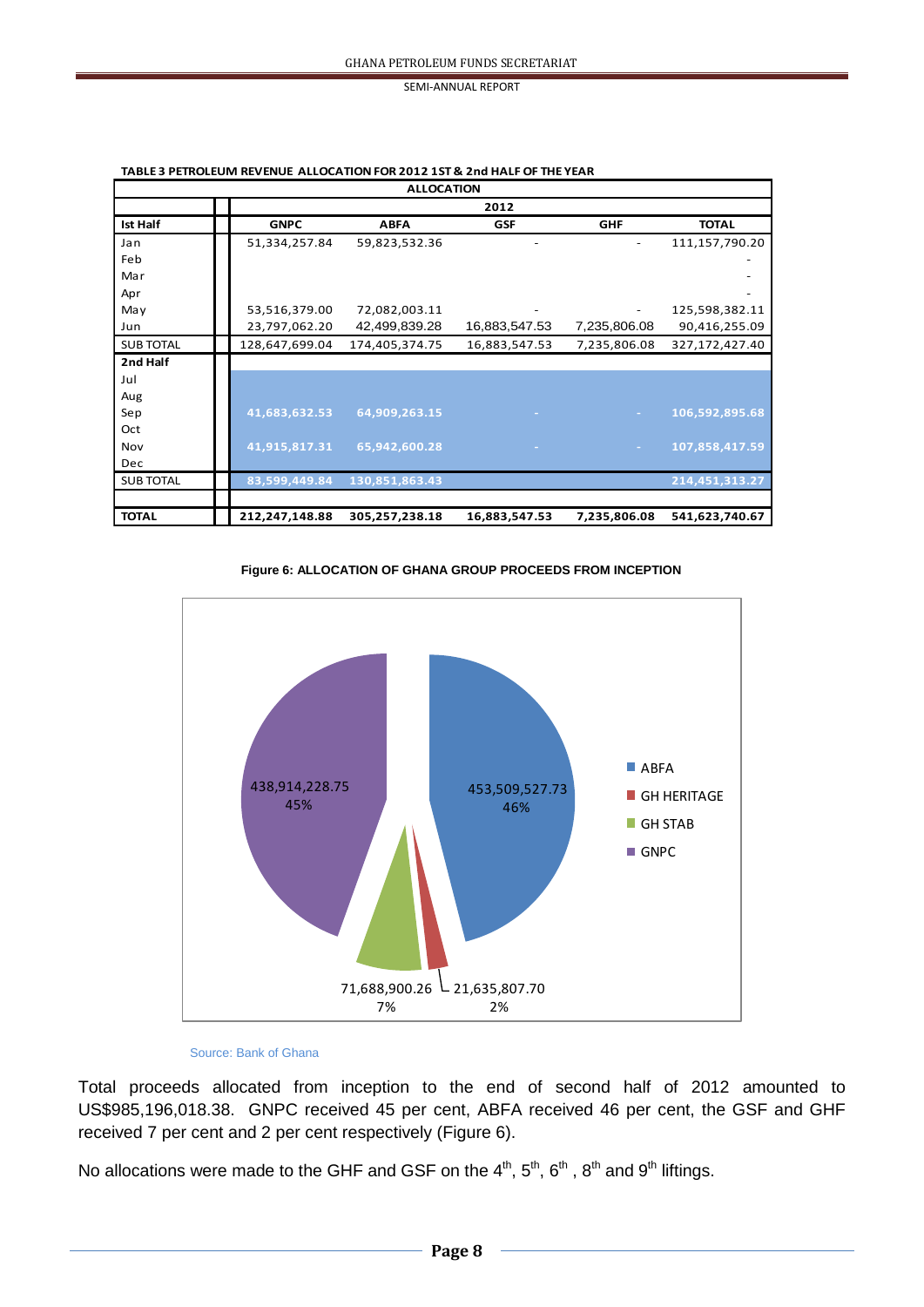### **4. SURFACE RENTALS AND ROYALTIES**

#### **TABLE 4. SURFACE RENTALS & ROYALTIES RECEIVED JUL - DEC 2012**

| TABLE 3 SURFACE RENTALS & ROYALTIES RECEIVED (Third Quarter) |                                  |                    |                          |  |
|--------------------------------------------------------------|----------------------------------|--------------------|--------------------------|--|
| <b>Value Date</b>                                            | <b>Ordering Institution</b>      | <b>Amount Paid</b> | <b>Narration</b>         |  |
|                                                              |                                  | (US\$)             |                          |  |
|                                                              | 2-Jul-12 ENI Ghana EP LTD        |                    | 66,841.53 Surface Rental |  |
|                                                              | 2-Jul-12 ENI Ghana EP LTD        | 52,047.00          | Surface Rental           |  |
| 8-Aug-12 SOPCL                                               |                                  | 3,025.00           | <b>Surface Rental</b>    |  |
|                                                              | <b>SUB TOTAL</b>                 | 121,913.53         |                          |  |
|                                                              | 13-Jul-12 Omikron Energy Limited |                    | 71,434.00 Royalty (3%)   |  |
|                                                              | 4-Oct-12 Lushann Int. Ghana      |                    | 101,251.30 Royalty (3%)  |  |
|                                                              | 18-Dec-12 Lushann Int. Ghana     | 59,550.91          | Royalty (3%)             |  |
|                                                              | <b>SUB TOTAL</b>                 | 232,236.21         |                          |  |
|                                                              | <b>TOTAL</b>                     | 354,149.74         |                          |  |

In the second half of 2012, a total of US\$121,913.53 and US\$232,236.21 were received in the GHAPET account as Surface Rental and Royalties respectively. Details are as shown in Table 4 above.

The following Surface Rental invoice was outstanding and yet to be paid.

# **Date of Invoice Period Name of Company Amount Invoiced (US\$) Properties** 21-Feb-12 Jan- Dec 2012 Oranto 22,622.95 **TOTAL AMOUNT RECEIVABLE 22,622.95**

#### **TABLE 5 OUTSTANDING INVOICES (SURFACE RENTALS) JUL - DEC 2012**

### **5. PORTFOLIO PERFORMANCE**

In 2012, the turbulence in the global financial markets and general economic downturn caused monetary authorities to take drastic expansionary measures to inject growth stimulus. Benchmark lending rates of the European Central Bank, Federal Open Markets Committee, and Bank of England were held at record low levels of near zero. This enhanced downside risks to returns in the fixed income markets where the Ghana Petroleum Funds are invested.

In spite of these conditions, in the second half of 2012, the Ghana Petroleum Funds returned 0.13 percent net of fees. The total return amounted to \$121,226.31 of which GSF contributed US\$106,201.90 and GHF, US\$15,024.41. Both funds contributed positively to the Ghana Petroleum Funds. Details are shown in tables 7 and 8). ROI was 0.15 percent for GSF and 0.07 percent for GHF. On relative basis, the Ghana Petroleum Funds performed better by .05 percent in the first half versus the second half of 2012.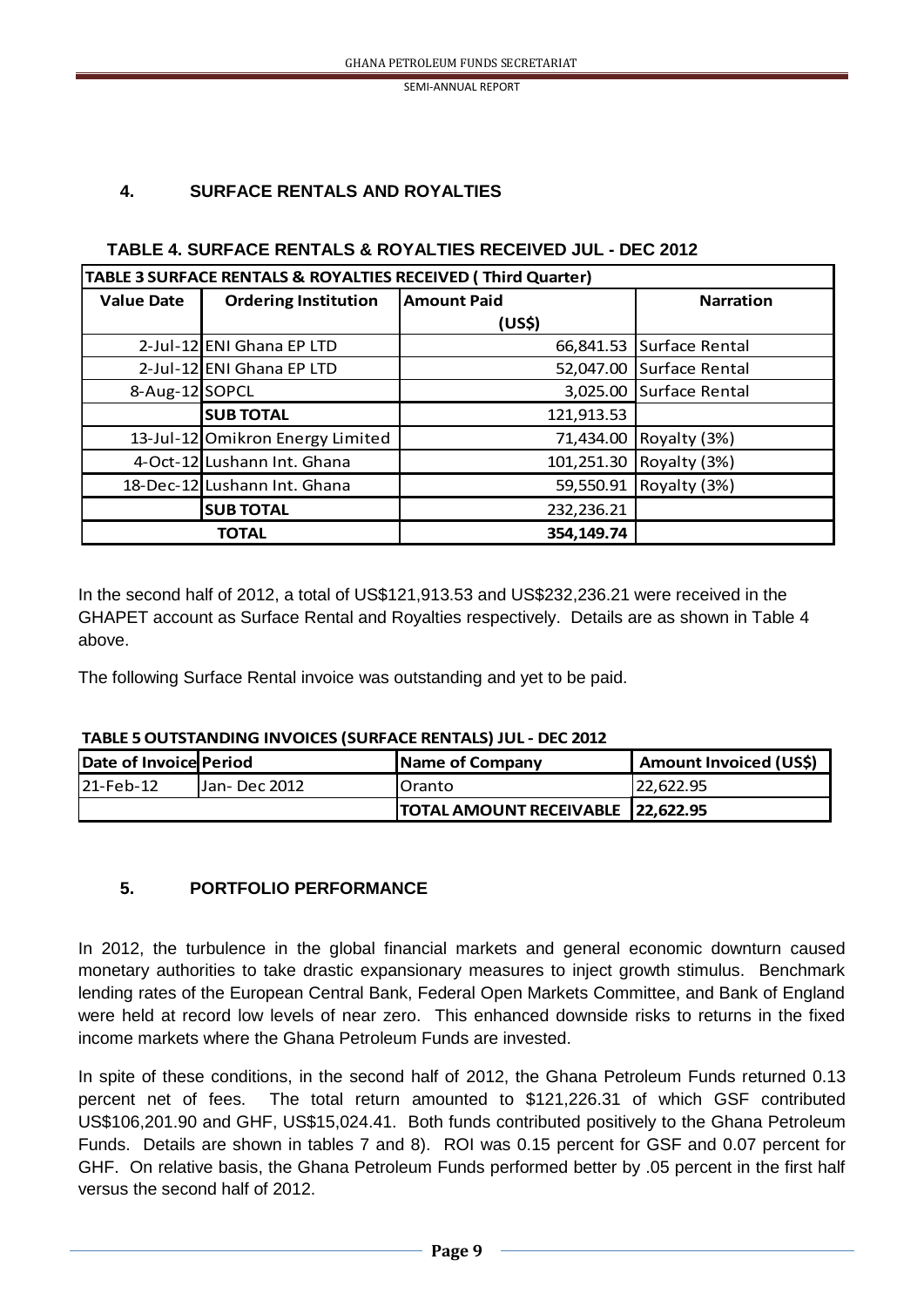

**Figure 7: Return on Ghana Stabilisation Fund Jul – Dec 2012**

Source: Bank of Ghana



### **Figure 8: Return on Ghana Heritage Fund Jul – Dec 2012**

Source: Bank of Ghana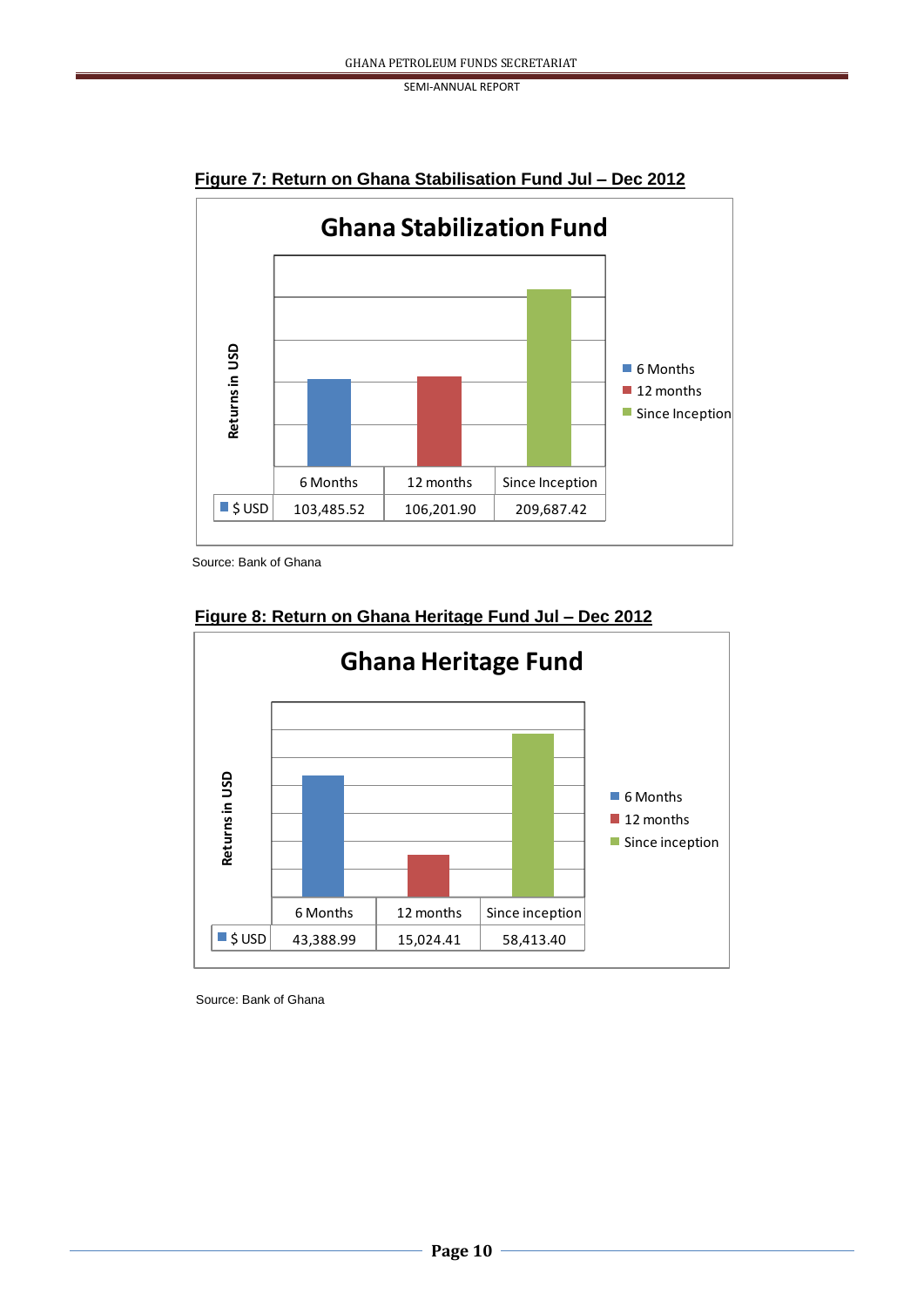| Table 6 Ghana Petroleum Funds-Semi Annual Report: July 1 - Dec 31 2012 |               |  |  |  |
|------------------------------------------------------------------------|---------------|--|--|--|
| <b>GHANA PETROLEUM FUNDS</b>                                           |               |  |  |  |
|                                                                        |               |  |  |  |
| <b>GHANA STABILISATION FUND ACCOUNT AT EUROCLEAR BANK</b>              |               |  |  |  |
|                                                                        | US\$          |  |  |  |
| Opening book Value (1 July 2012)                                       | 54,908,838.25 |  |  |  |
| Receipt during the period                                              | 16,883,547.53 |  |  |  |
| <b>Account Management Fees</b>                                         | (6,997.77)    |  |  |  |
| Income from Investments                                                | 113,199.67    |  |  |  |
| Closing book Value (31 December 2012)                                  | 71,898,587.68 |  |  |  |
|                                                                        |               |  |  |  |
|                                                                        |               |  |  |  |
| Net Income for the Quarter comprised the Following                     |               |  |  |  |
| <b>INCOME</b>                                                          | <b>US\$</b>   |  |  |  |
| Investment Income                                                      | 113,199.67    |  |  |  |
| Less:                                                                  |               |  |  |  |
| <b>Account Management Fees</b>                                         | (6,997.77)    |  |  |  |
|                                                                        |               |  |  |  |
| <b>Net Return for the Period</b>                                       | 106,201.90    |  |  |  |
|                                                                        |               |  |  |  |
|                                                                        |               |  |  |  |
|                                                                        |               |  |  |  |
| <b>GHANA HERITAGE FUND ACCOUNT AT EUROCLEAR BANK</b>                   |               |  |  |  |
|                                                                        | US\$          |  |  |  |
| Opening book Value (1 July 2012)                                       | 14,443,390.61 |  |  |  |
| Receipt during the period                                              | 7,235,806.08  |  |  |  |
| <b>Account Management Fees</b>                                         | (1,728.61)    |  |  |  |
| Income from Investments                                                | 16,753.02     |  |  |  |
| <b>Closing book Value(31 December 2012)</b>                            | 21,694,221.10 |  |  |  |
|                                                                        |               |  |  |  |
|                                                                        |               |  |  |  |
| Net Income for the Quarter comprised the Following:                    |               |  |  |  |
| <b>INCOME</b>                                                          | <b>US\$</b>   |  |  |  |
| Investment Income                                                      | 16,753.02     |  |  |  |
| Less:                                                                  |               |  |  |  |
| <b>Account Management Fees</b>                                         | (1,728.61)    |  |  |  |
|                                                                        |               |  |  |  |
| <b>Net Return for the Period</b>                                       | 15,024.41     |  |  |  |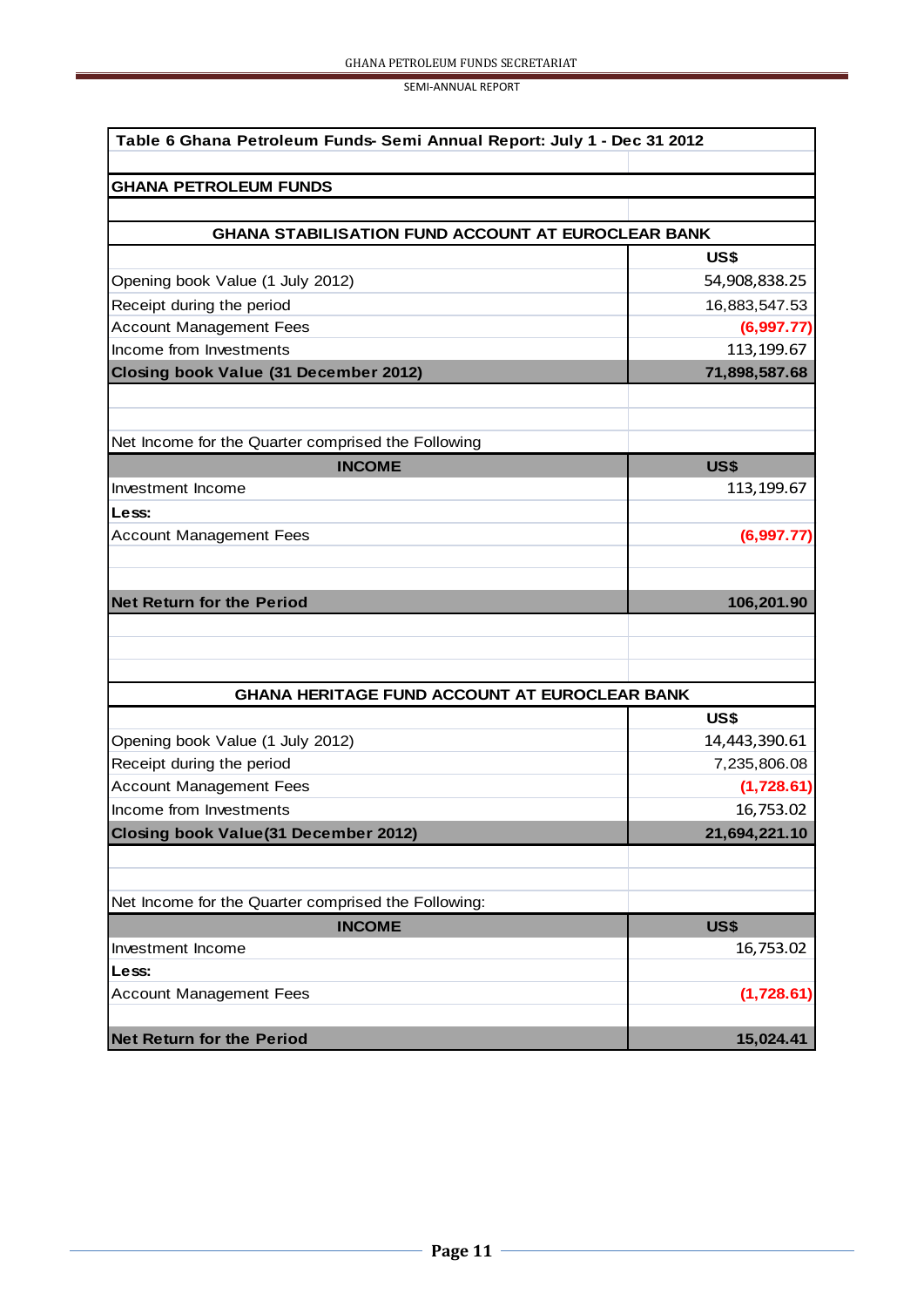#### **6. PETROLEUM HOLDING FUND**

The Petroleum Holding Fund held a balance of US\$422,585.72 (see Schedule 1 below) as at December 31, 2012. This amount comprised interest earned since inception amounting to US\$68,435.98 and US\$354,149.74 representing Surface Rentals and Royalties.

### **7. CONCLUSION**

#### **Petroleum Revenue Management Regulations**

In accordance to PRMA Section 60 (1) Sub-committees established by the Minister of Finance and Economic Planning to develop the Petroleum Revenue Management Regulations have developed a draft for the Minister's consideration and adaption.

#### **Audit of the Ghana Petroleum Fund and the Ghana Petroleum Funds**

In compliance with the PRMA Section 44 (1) the Internal Audit Department of the Bank of Ghana had performed an audit on the GPFs and the PHF for the period ended December 31, 2012.

During the last three months of the half year ended December 31, 2012, available data signaled a fragile recovery from the global recession. To nurture and improve the subdued pace of recovery the major monetary authorities kept benchmark interest rates at near zero levels. This enhanced downside risks to returns in the fixed income markets where the Ghana Petroleum Funds are invested. The Ghana Petroleum Funds did not lose capital. The value of the Ghana Stabilisation Fund increased by US\$0.106 million to US\$71.898 million, and the Ghana Heritage Fund increased by US\$ 0.015 million to US\$21.694 million. We are of the opinion that additional allocations to the Ghana Petroleum Funds will enhance returns on investment.

#### **Prepared by Ghana Petroleum Funds Secretariat, Bank of Ghana**

**February 13, 2013**